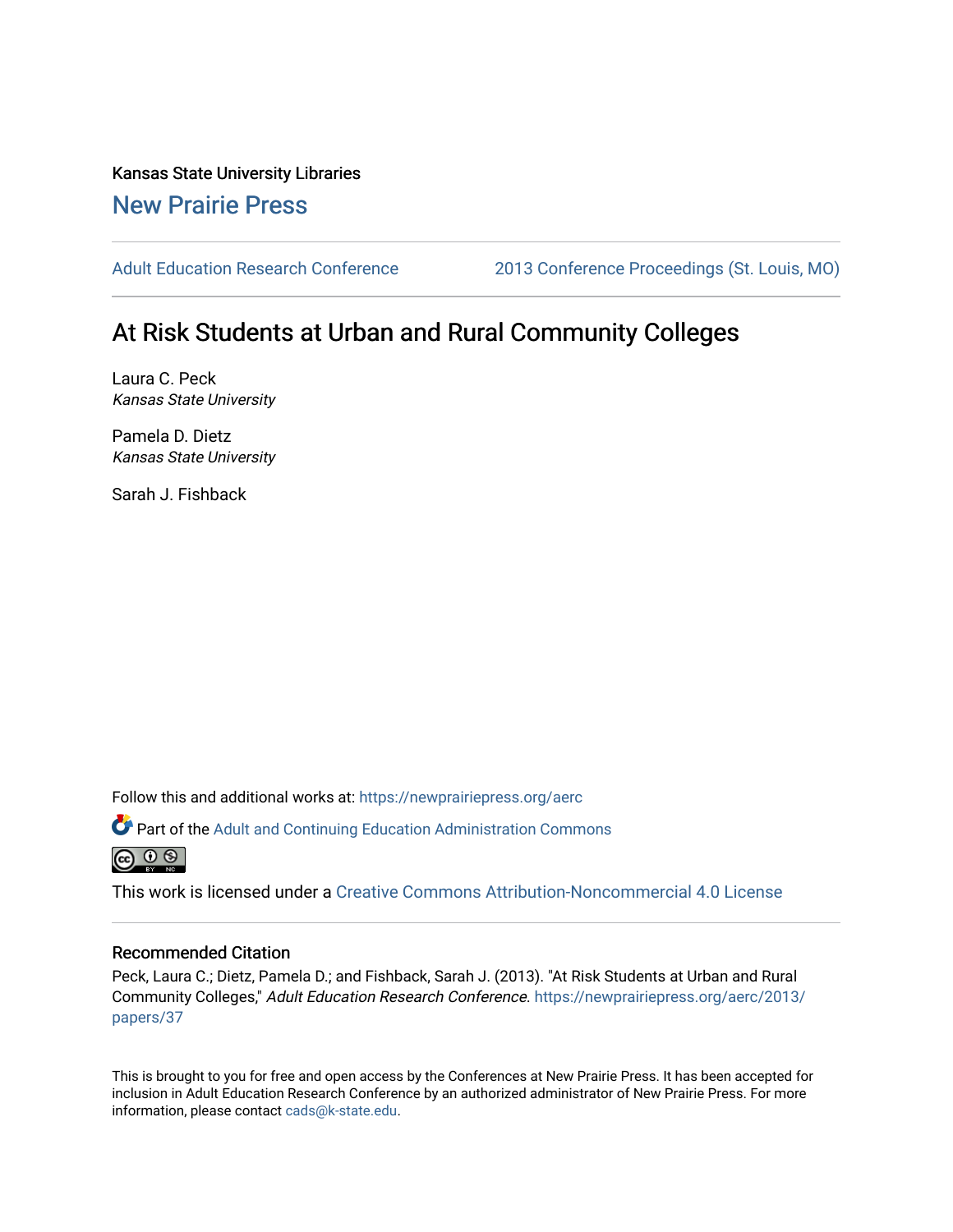# **At Risk Students at Urban and Rural Community Colleges**

Dr. Laura C. Peck, Kansas State University, USA Dr. Pamela D. Dietz, Kansas State University, USA Dr. Sarah J. Fishback, Kansas State University, USA

**Abstract:** Research conducted at one urban and one rural community college illustrated factors that lead to persistence in completing educational goals, what specific factors put the students at risk, and how formal and informal actions taken at community colleges can improve successful completion for first generation college students living in poverty.

#### **Introduction**

Community colleges serve as the entry point to higher education for many at risk first generation college students. Community colleges are locally available, less costly than a four year institution, are accessible to students requiring remedial developmental courses, have fewer requirements for admission, are more flexible in the times the classes are available for learners with family or work obligations, which meet the needs of the at risk, first generation college students. Two dissertation studies reported in this paper were undertaken, one at an diverse urban community college comprised of over 23,000 learners located on five campuses in a metropolitan area of over 2.5 million, and one at a small, rural community college with 1,524 learners on one campus located in a town of 6,487 people

# **Urban Community College Research**

The first research project, a qualitative phenomenological study based on semi-structured ninety minute interviews using a constant comparison methodology, took place at a culturally and racially diverse urban Midwest community college of over 23,000 students and studied five purposefully selected African American women, with diverse age, employment, and marital status. The research focused on barriers, challenges, responsibilities and support systems participants utilized and how this impacted their learning experience. Limited research has been conducted on Midwest, low income, African American women and barriers and support systems they use while pursuing community college education in an urban setting.

#### *Findings and Discussion*

Findings that emerged from the research included situational barriers, and dispositional barriers. Institutional barriers were both more significant and factors that the community college could change. They included: a) a lack of academic and career counseling, b) attitudes of staff and faculty, c) racism and d) college administrative and student services hours conflicted with working learners schedules.

The lack of academic and career counseling had a powerful impact as three of the five subjects from the urban community college changed their course of study. Their reasons included lack of knowledge about their career field, and when faced with the courses, internships, or actually working in a field, they found it didn't meet their expectations. This forced them to seek an alternative career field, which created a financial burden and delayed completion. There is a strong need for timeliness in orientation and pre-enrollment services to start learners out in the appropriate field of study. Changing a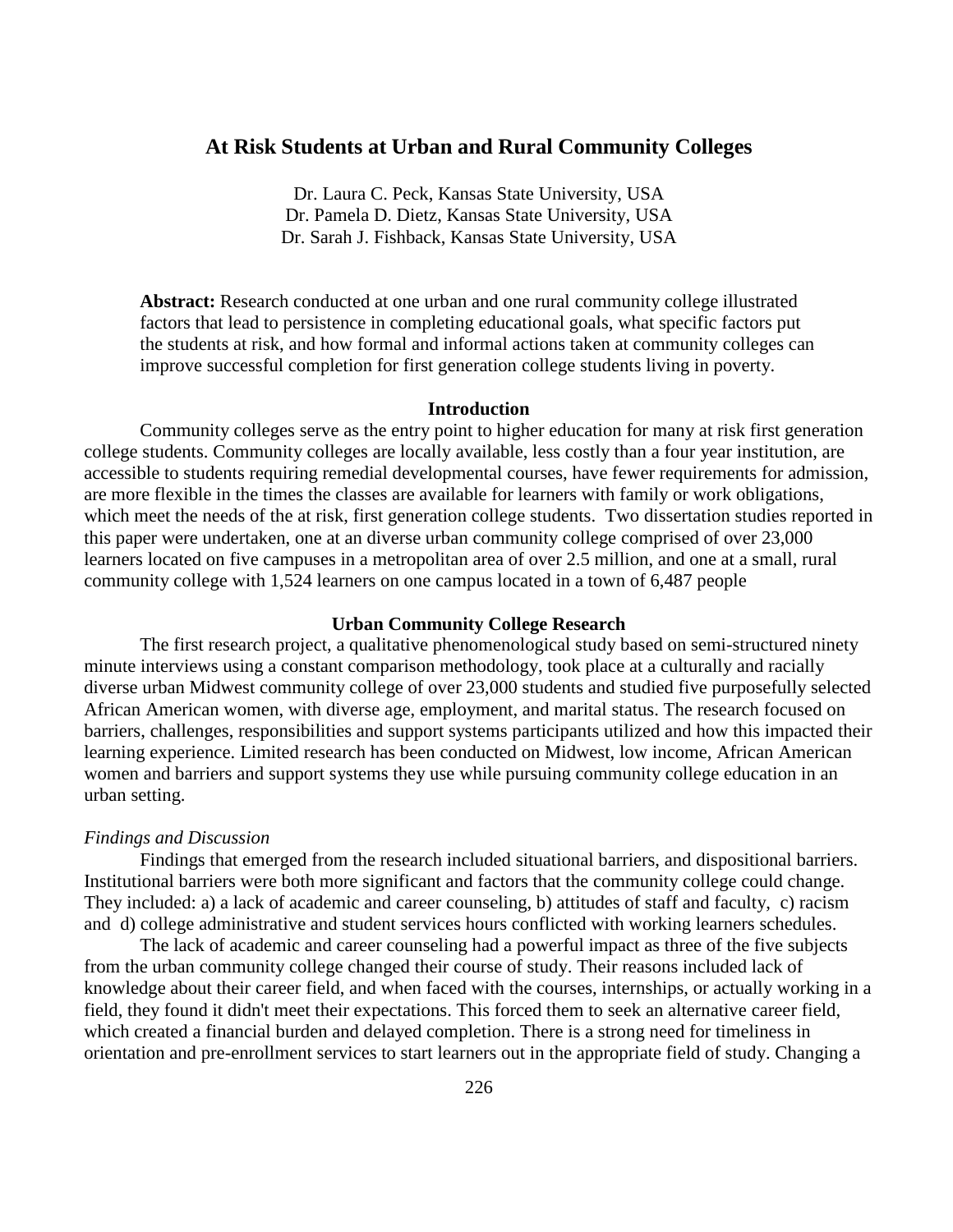course of study, especially for marginalized learners, living in poverty, and with limited job skills, frequently results in attrition, so this was an area that merited further research (Gordon, Habley, Crites, & Associates, 2008; Nutt, 2003; Orndorff & Herr, 1996). Two of the subjects considered quitting, but all subjects stated that they were strongly motivated to serve as a role model for their children and the African American community, so they remained in school (Peck, 2010). This theme was universally held with this group of learners.

Career Centers are responsible for assessing learners with surveys, or inventories which might give strong indicators for possible career fields matching a learner's interests and abilities. Large numbers of advisees, and limited resources may result in guidelines for advising and student assessments that were not always well-designed or were under-utilized. Another resource for the community college to utilize for career advice is the local community. The urban community college is situated in a metropolitan area of more than two million people. There are many businesses, schools, and other organizations that could provide mentors to learners who are contemplating entering the workforce in their career field. Shadowing, which can be as simple as interviewing someone in the career field in which the learner is interested, or as complex as following a worker in the designated field around and observing exactly what s/he does during the course of a work day (McDonald, 2005). Learners might have been unaware of the services that career centers can provide. Peer mentors are valuable assets who can assist a fellow learner through unfamiliar community college systems, such as registration, financial aid, and finding advice from a career counselor or academic advisor. Most of the learners interviewed were acting as peer mentors to students who were younger, less experienced, or new to their community college (Peck, 2010).

Other institutional barriers were the institutions attitudes toward adult learner's age, sex, sexual orientation, ethnicity, religion, national origin, veteran status, disability status, and generational status, i.e. first generation college student (Cross, 1991; Johnson-Bailey, 2001; Kasworm, Polson & Fishback, 2002). Racism was reported by three of five subjects; all three described instructors who were racist, two instructors who believed due to their race, they would not succeed in their classes, and one who belittled African American learners in class, and graded them differently. Most post-secondary institutions don't have advisors of the same race or ethnicity as the students they advised. Cross-cultural advising could be challenging. For example, many African American learners have made decisions concerning their schedules, and academic majors in conjunction with their families and support groups, so the wishes of the support group must be considered, as well as the wishes of the student. First-generation college students may encounter a cultural conflict between home and college community (Thayer, 2000). The need for an academic advisor to be cognizant of multicultural academic advising techniques was reinforced by the research conducted at the urban community college, as many of the learners interviewed indicated that they talked to their support groups prior to enrolling. That support group included a faculty member that one learner had become close to, siblings, pastors, friends, and children. If the academic advisor was to successfully advise multicultural learners, then the advisor should holistically advise the learner, understand the student's family background, refer the learner to a mentoring program or a mentor, and develop multicultural competencies (Gordon, Habley, Crites, & Associates, 2008). Peck, (2010), found that urban community college learners who work frequently do not have the ability to utilize the services of a community college, as most services that are offered are available when the learners are at work. Even services that extend into the evening, as some tutoring and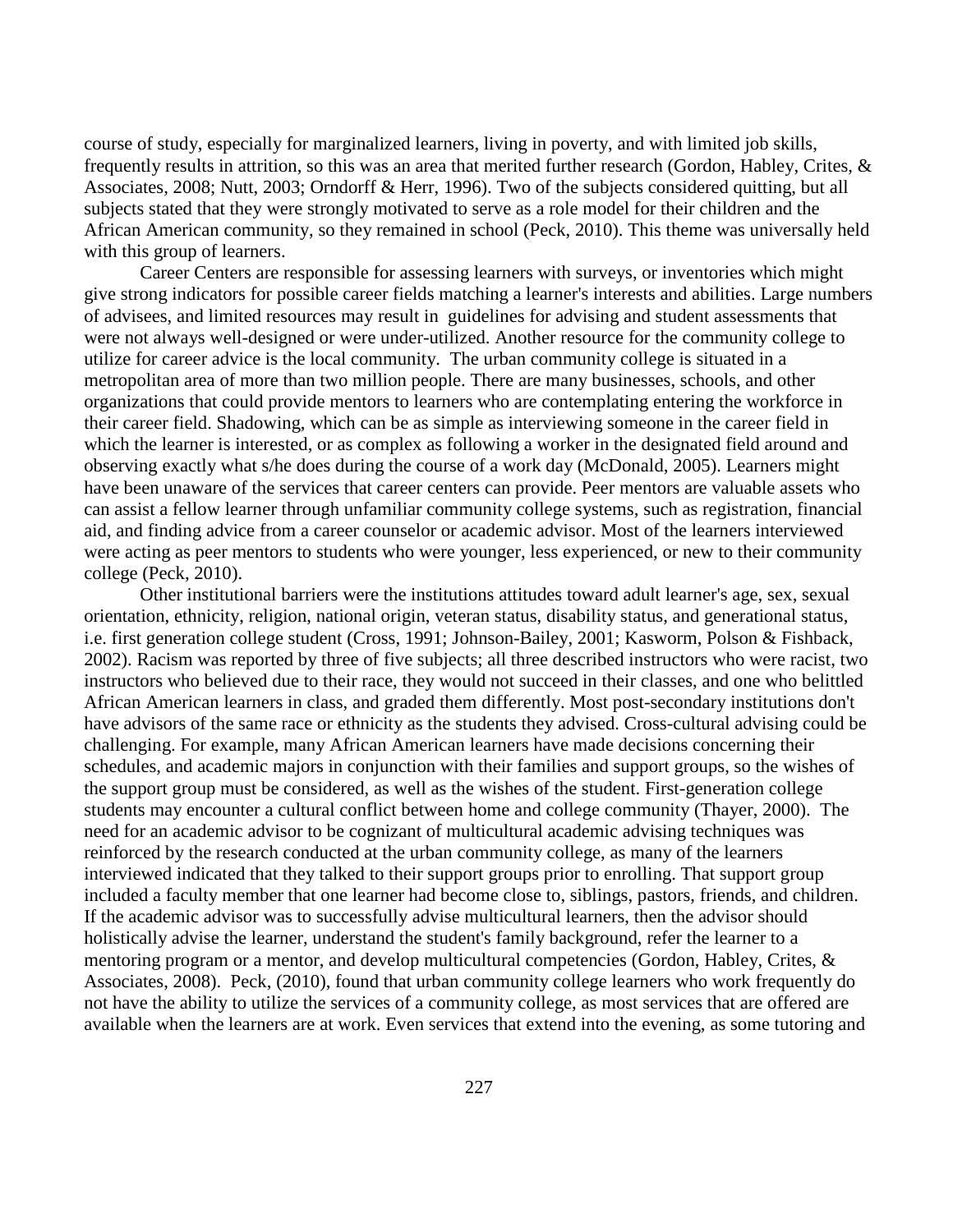language labs offered services until 7:30 p.m. frequently conflicted, as when the student was on campus at those hours, she was in class.

#### *Implications and Recommendations*

Implications for practice in this study: (a) without proper initial advising and career counseling, many students pursued untenable career paths, ran out of resources, and could have dropped out. Solutions such as mandatory standardized orientation programs held evenings and weekends, mentoring, shadowing, job fairs and consistent advising need to be developed. (b) First generation college students do not have family cultural capital understanding the college system, so students flounder. Peer volunteers connected to someone current on college policies could help. Mentors provide more insight on services the learners might utilize, such as financial aid, tutoring, testing services, advisors, with appropriate names and contact information (c) Since family was reported as a powerful motivating factor, connecting the family to the community college could enhance that motivation. Giving out tickets to sporting events, family days, open houses, informal parties and similar events could familiarize family with the college community and environment. (d) Racism exists; instructors need formal training to be aware of their impact on learners (Delgado & Stefancic). (e) Institutional barriers of complex enrollment and administration requirements frustrate learners, and cause some to quit. Acknowledging these issues and creating plans to address them could bolster retention, such as special orientations for first generation college students, where knowledgeable volunteers, or trained college personnel cover important aspects of applying for college, what documents learners need to provide, what testing needs to be done, where to find information concerning different programs/majors, and other similar information of which a first generation college student might not be aware. Each community college has a unique set of resources, and can consider establishing a program or set of programs that meet the needs of their learners, and diminish attrition.

# **Rural Community College Research**

The second research project, a qualitative phenomenological study based on semi-structured forty-five minute interviews conducted at a rural community college studied ten purposefully selected volunteers who met the criteria of first generation learners enrolled in remedial developmental classes who received Pell grants. The learners ranged in age from 18 to 66, and included four Caucasian, two African American, two Hispanic, one Native American, and one Asian. Five students reported not working; three worked five hours per week, and two worked ten to forty hours a week. The group was comprised of six traditional aged students, and four non-traditional aged students. All learners had Pell grants, and six received scholarships for a sport or activity. All were enrolled in at least one remedial developmental course.

#### *Findings for First Generation Rural Community College Students*

The rural study's primary finding uncovered the fragility of first generation, low income students and their ability to sustain enrollment, if their job, childcare, transportation, health or financial aid failed, the student risked dropping out. The second finding, an institutional issue, that services not consistently being made available during scheduled hours greatly impacted learners. When at risk students had to obtain administrative services, it impacted their work schedules. The third finding, revealed many low income learners living on-campus depended on college food service, which was limited to three meals a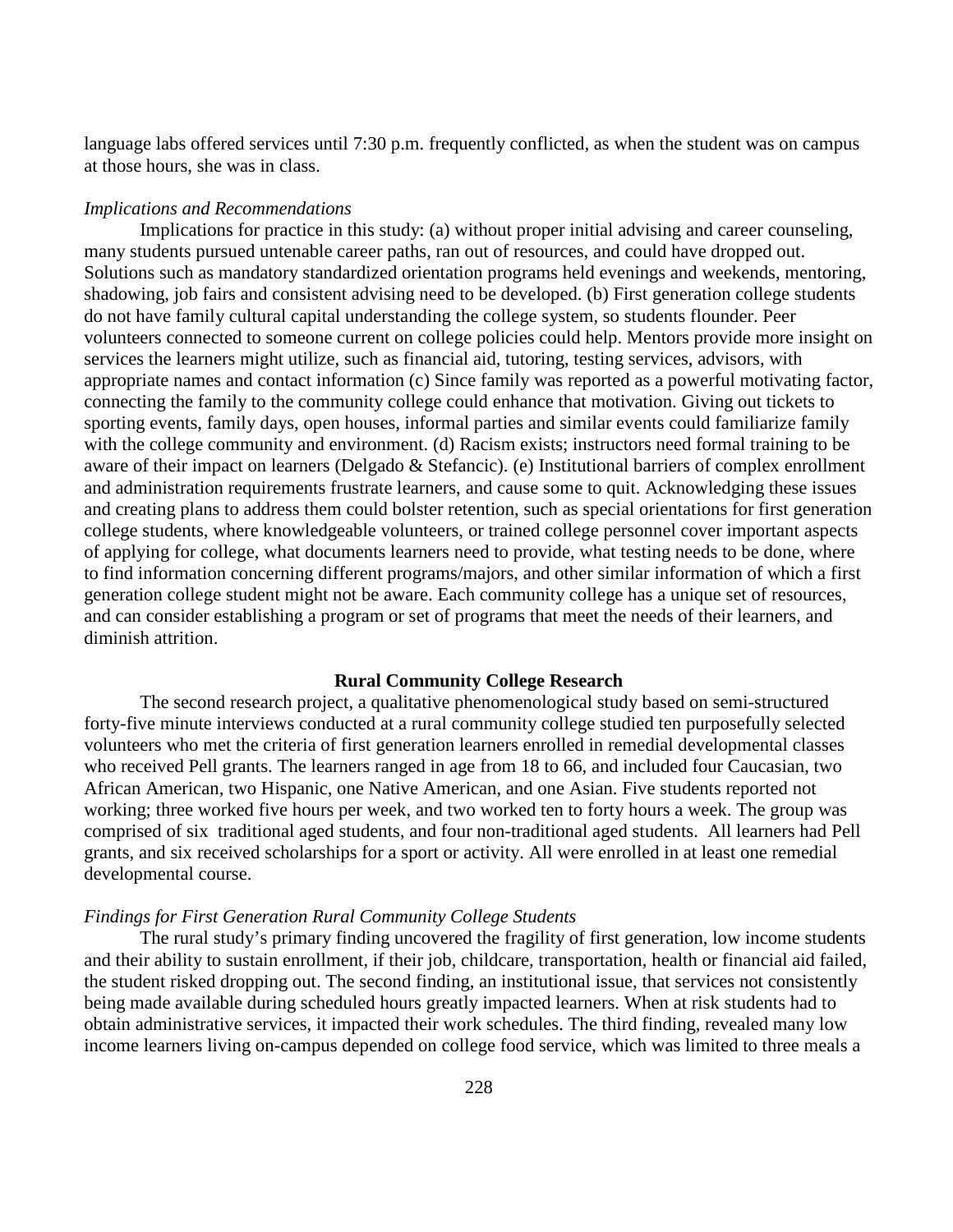day, and early closure on weekends, that caused students to be food short or hungry. The final issue dealt with nontraditional learners expressed a disconnect with traditional aged learners, especially when seeking tutoring services, as they preferred to be tutored by another nontraditional student (Dietz, 2011).

# *Implications*

The implications for adult education practice (a) at risk students are in danger of dropping out if one area of their life, such as their health, scheduling, financial aid, work, child care or transportation failed. The college can assist the learners in devising safety nets and alternative plans to counter unforeseen events. (b) Lack of consistency in hours of service could be catastrophic to this at risk group of learners. If staff are overextended, then shorten the service hours, but make them consistent, as availability is important. (c) Hungry students don't learn well. Community and volunteer solutions/support could be utilized, i.e. snack packs of healthy food could be provided for students. (d) Peer tutors of traditional aged students did not work well with non-traditional students. Encourage nontraditional students to serve as tutors, or form study groups.

#### *Recommendations for Rural Community College*

Many rural community colleges are located in small towns. The size of the towns can be a limiting factor when attempting to provide assistance, services or find solutions for at risk learners. Each community has unique resources, as well as facing unique difficulties. Some of the families in the community were willing to host students from the community college in their homes, which provided support to the student, and also provided meals, companionship, and a feeling of belonging. Not all students lived on campus, and the college could provide a resource, such as a "Rider/Driver Board" which would pair students who had to travel to attend college with another learner coming from a similar location. This could be as inexpensive as a bulletin board, or located on a website. There are undoubtedly other creative solutions to assist at risk learners complete their educations at the community college.

# **Summary**

While some of the issues at the urban and rural community colleges were different; such as hunger issues for on-campus learners at the rural community college, many issues were similar. Both sets of community college learners were concerned about transportation; learners at both community colleges had childcare issues. While services were rated well at the rural community college, there were issues about consistency of hours of availability. The urban community college learners had some issues about the hours of services as well. Some suggestions which may increase the success of community colleges to attract, retain, and experience increased learner success would be to offer standardized student orientation effective in reaching first generation college students, with information in an understandable format of what they need to provide to the college during the application process. Undoubtedly, as each community college is unique, the solutions that will best serve to improve student retention and success will unique. The research at both rural and urban community colleges added valuable information to adult education practitioners and administrators of community colleges, and warrants discussion and promulgation to a wider audience.